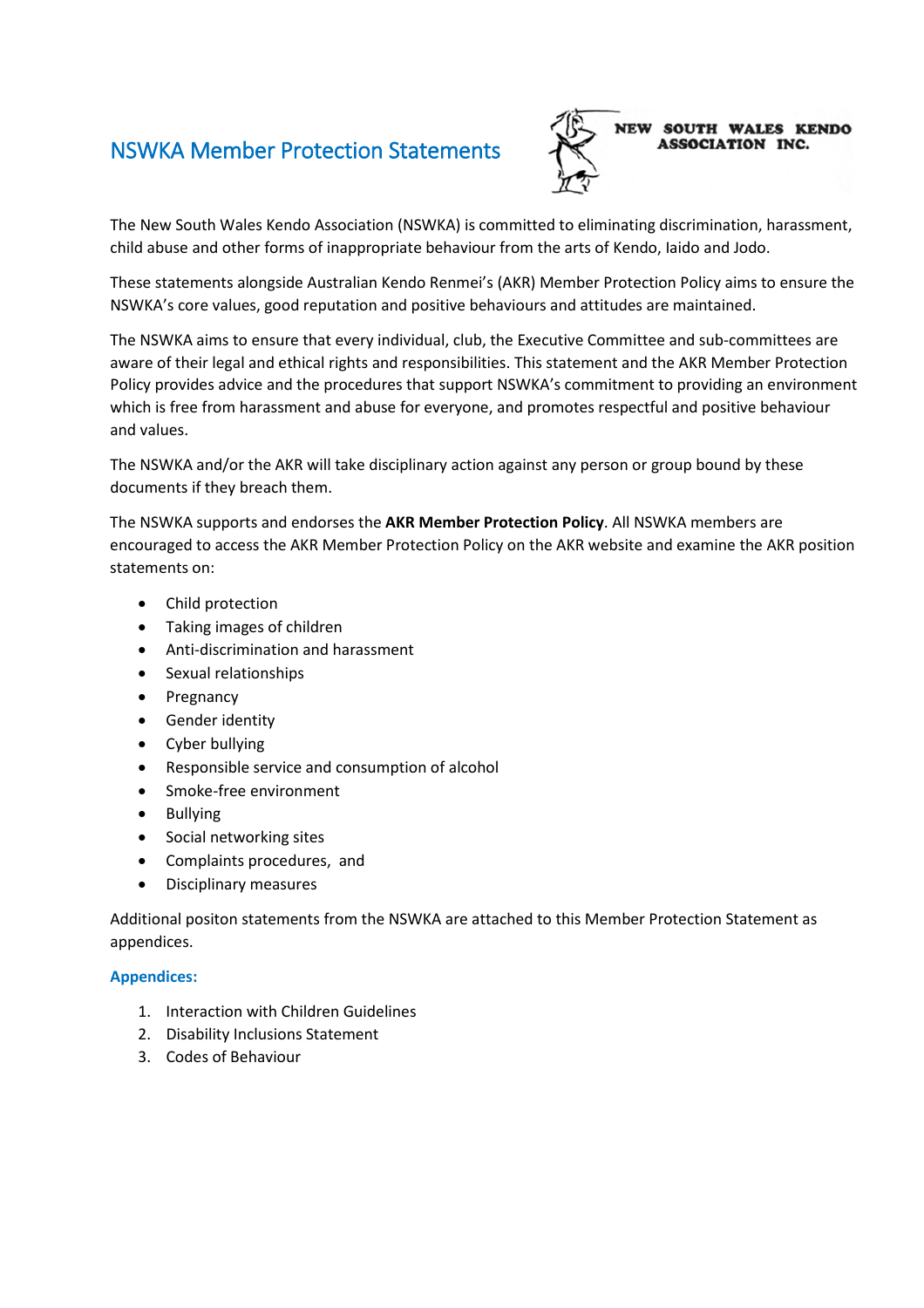## Appendix 1

### NSWKA Interaction with Children Guidelines



These guidelines are for Sensei, coaches and other personnel to protect them from risk and to keep children (anyone under the age of 18) safe.

#### **Sensei, coaches and other personnel in positions of authority should maintain clear:**

#### **Physical boundaries**

- Use drills to develop fitness, not as a punishment
- Only use physical contact that is appropriate for the development of a particular skill and has the permission of the person
- Work within sight of others at all times

#### **Emotional boundaries**

- Use positive feedback on performance, not negative feedback about the person
- Be encouraging and avoid put-downs

#### **Social boundaries**

- Attend sport related events such as celebrations and annual meetings but do not socialise with junior athletes outside sporting functions
- Do not socialise with junior athletes via social media

#### **Sexual boundaries**

- Do not have sexual relationships with people under the age of 18 whom you are coaching
- Do not touch people in ways likely to make them feel uncomfortable

#### **Minimise physical contact**

Generally, physical contact with people should be to:

- Develop sport skills
- Treat an injury
- Prevent or respond to an injury
- Meet the specific requirements of the sport

All physical contact by personnel should fulfil the following criteria:

- Physical contact should be appropriate for the development of a sport skill/s
- Permission form the person should always be sought
- People should be congratulated or comforted in public not in an isolated setting

#### **Avoid being alone with a child**

To protect yourself and the child from risk:

- Do not isolate yourself and a child and avoid being alone with any particular child
- If a child approaches you and wants to talk to you privately about a matter, do so in an open area and in sight of other adults (e.g. other coaches, officials or parents/guardians)
- Before going into change rooms knock or announce that you will be coming in. Try to have at least one adult with you in a change room with children

**Reference:** Play by the Rules: [http://www.playbytherules.net.au](http://www.playbytherules.net.au/)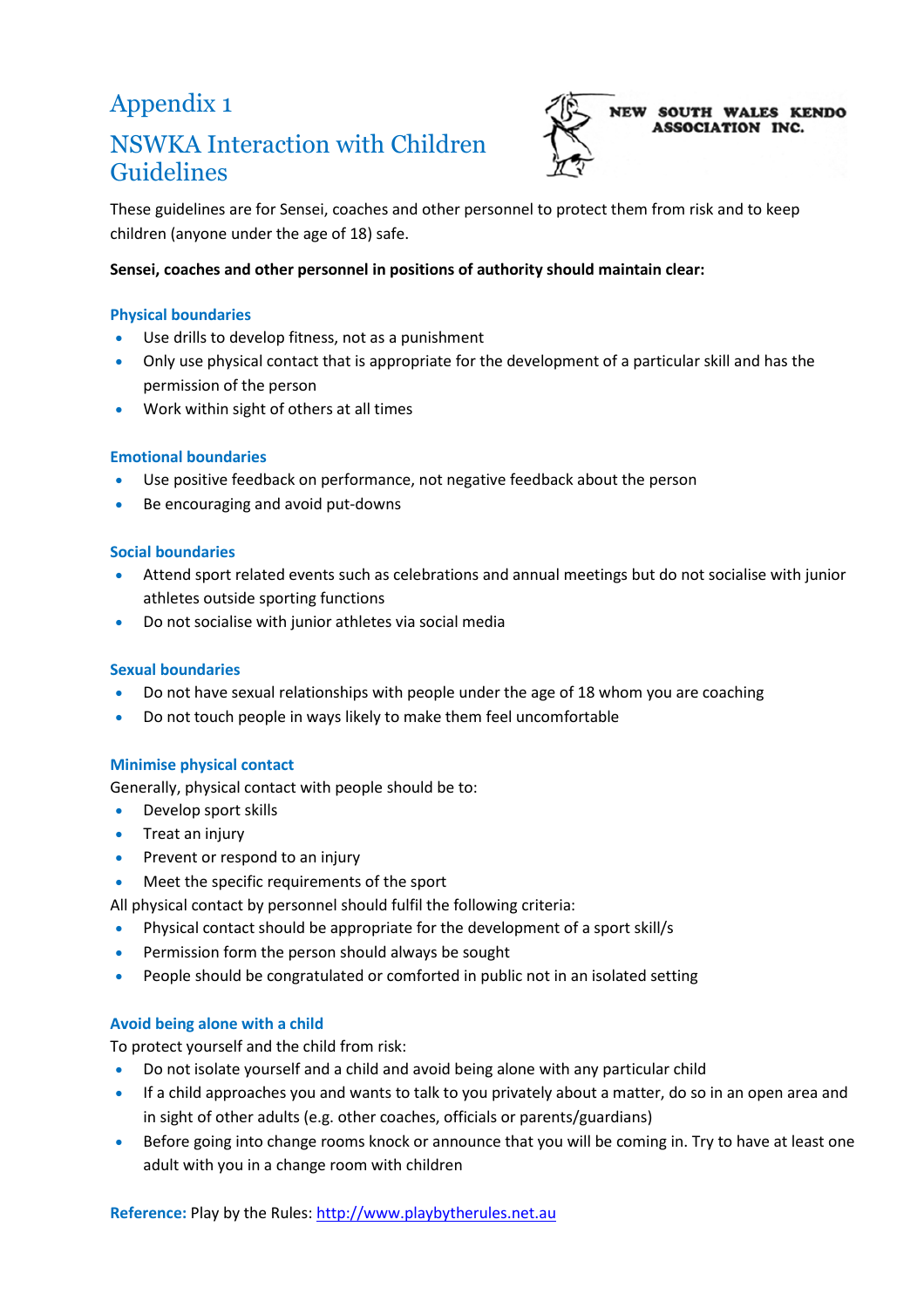## Appendix 2 NSWKA Disability Inclusions Statement



#### **Our commitment**

The New South Wales Kendo Association (NSWKA) welcomes all members of the community, regardless of their abilities. We will include people with disability in our clubs and at New South Wales Kendo Association (NSWKA) events in both playing and non-playing roles to the greatest extent that we can. We will endeavor to make our clubs and events as accessible as possible, based on the ability of individuals involved in our clubs, the type and level of competition they want to join and our capacity to make modifications that promote inclusion.

#### **What we will do**

- Put people first, focus on what they can do and find out how they want to participate.
- Ask each individual and their parents if the participant is a child for their advice about what modifications would help them to participate.
- Where possible, make adjustments to our coaching, equipment, rules or playing environment and modifications to club premises (e.g. putting in a ramp).
- Be honest and explain if certain modifications or adjustments are not currently possible.
- Communicate with people and share club information in appropriate ways and formats.
- Expect all members of our club to accept and welcome people with disability.
- Make sure people of all abilities are included in our club's social activities and are recognised for their contribution and achievement.
- Have strong policies to ensure that people can play sport and participate in our club without discrimination, harassment or bullying.
- Provide information about other options for participation outside our clubs; for example, letting people know about sports that are primarily or only for people with disability, or clubs where major modifications have been made to increase opportunities for participation.

#### **What we ask you to do**

If you have a disability:

- Tell us what we can do to help include you in our clubs and events
- Understand that we will do our best to make any necessary adjustments or modifications
- Talk to us if you have any concerns or ideas to help us be more inclusive

**Reference:** Play by the Rules: [http://www.playbytherules.net.au](http://www.playbytherules.net.au/)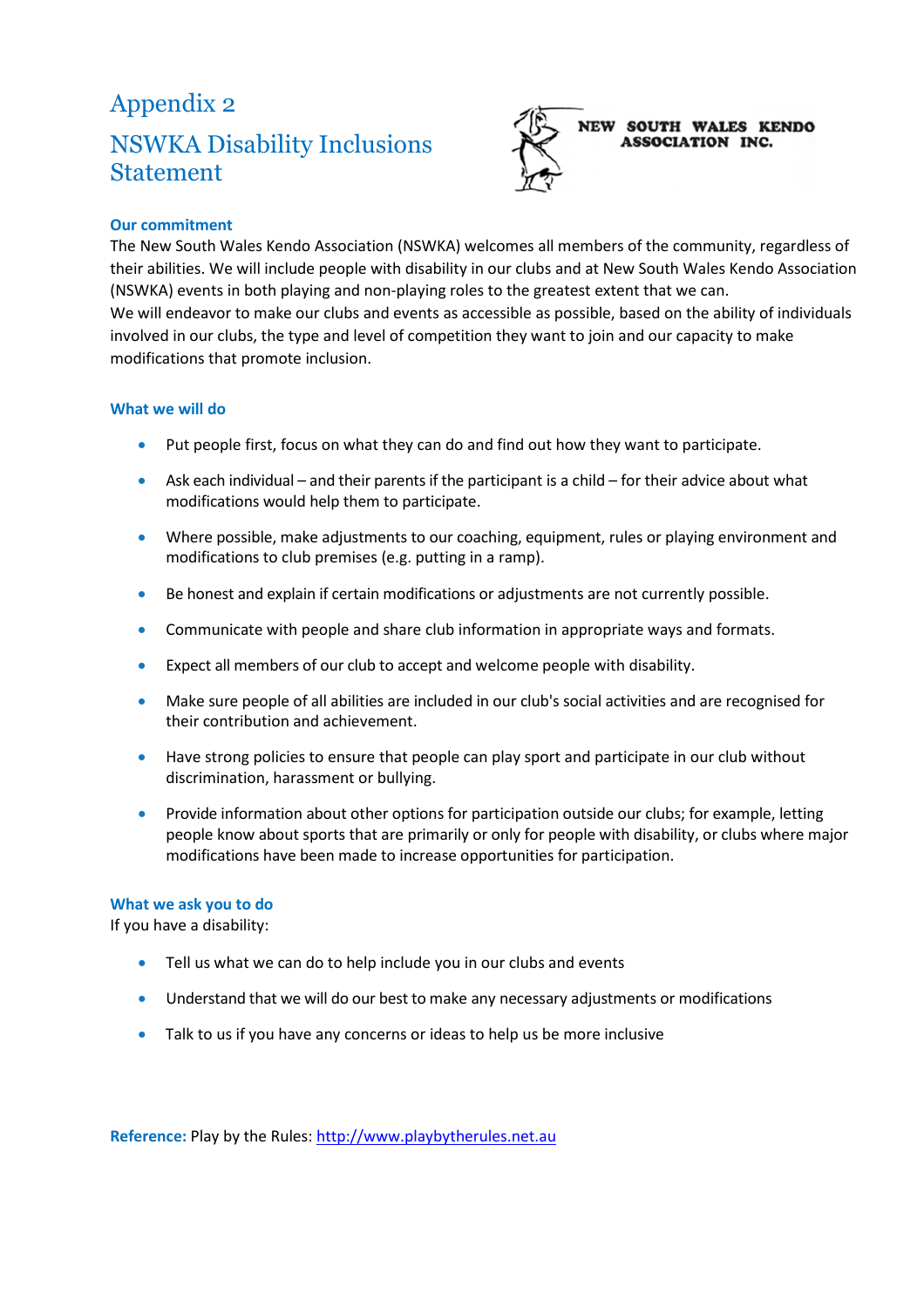# Appendix 3 NSWKA Codes of Behaviour



**NEW SOUTH WALES KENDO ASSOCIATION INC.** 

The codes of behaviour identify key principles on which participants, parents, coaches, administrators, officials and spectators should base their involvement. Applying the codes of behaviour will ensure that we all develop good sporting behaviours, show courtesy and respect to each other and encourage everyone to remain actively involved throughout their lives.

#### **Scope of the Codes of Behaviour**

The Codes of Behaviour apply to:

- The three arts of Kendo, Iaido and Jodo
- Any competition, grading, seminar or other event run by the NSWKA or affiliated NSWKA club
- The conduct of NSWKA members representing NSW at events held outside of NSW
- When there is a disciplinary concern within a club which the club refers to the NSWKA Executive for resolution

#### **Spectators**

- Focus on the efforts and performance rather than on winning or losing
- Encourage everybody to always settle disagreements without resorting to hostility or violence
- Respect all official decisions, show appreciation for the efforts of officials, volunteers and coaches
- Respect the rights, dignity, and worth of every person regardless of their age, gender, sexual orientation culture or religion
- Verbal or physical abuse, deliberately distracting or provoking anyone is not acceptable behaviour in NSWKA events
- Anyone found in breach of these codes of conduct, will be warned and may be asked to leave the event/venue

#### **Participants**

- Respect and abide by NSWKA event rules and all officials decisions
- Never argue with or publically disagree with any official or shinpan
- If a competitor or coach feels there has been a mistake in process during shiai the competitor's coach may approach the Shinpan-shunin and declare igi. Any decisions shimpan make on ippon are final and cannot be overruled
- Verbal abuse, deliberately distracting or provoking anyone is not acceptable or permitted behaviour in NSWKA events
- Respect the rights, dignity and worth of all participants regardless of their age, gender, sexual orientation culture or religion
- Any participant found to be abusing the NSWKA code of behaviour can be reprimanded, removed from the current event and/or denied entry into further NSWKA events